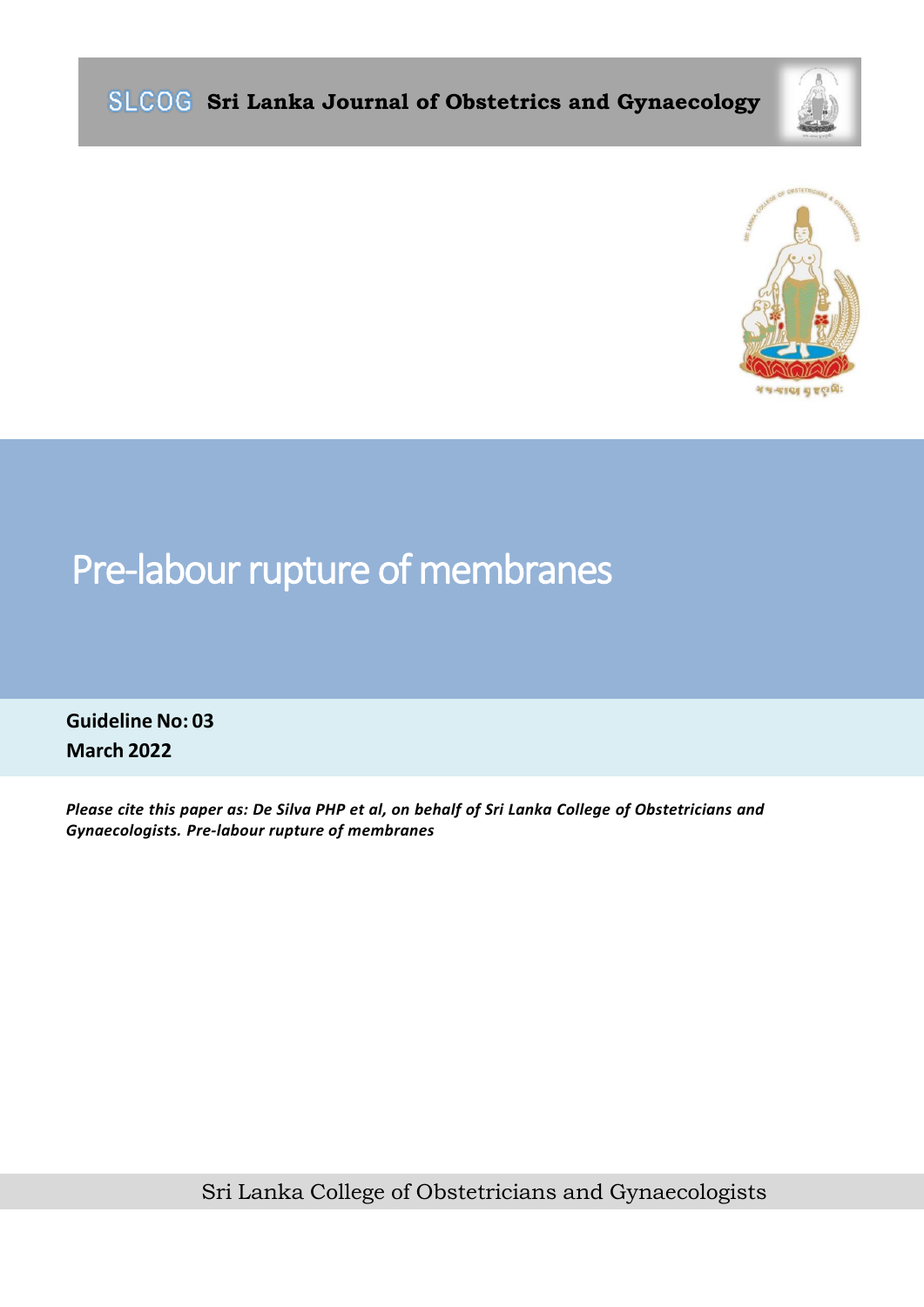### **SLCOG Guideline**

## **Prelabour rupture of membranes**

**P H P De Silva, S Lanerolle, S H Dodampahala, R Silva, C Mathota** *on behalf of the Sri Lanka College of Obstetricians and Gynaecologists*

Correspondence: Sri Lanka College of Obstetricians and Gynaecologists, No. 112, Model Farm Road, Colombo 08. E-mail: slcogoffice@gmail.com

The currently accepted definition of Prelabour Rupture of Membranes (PROM) is, rupture of membranes before the onset of labour (regular contractions and concomitant cervical change). Preterm birth incidence in Sri Lanka is approximately 10-15 per 1000 of all live births <sup>1</sup>. It is one of the main contributing factors of perinatal morbidity and mortality. Across 184 countries, the rate of preterm birth ranges from 5% to 18% of live births. Globally, prematurity is the leading cause of death in children under the age of 5 years. In almost all countries with reliable data, preterm birth rates are increasing<sup>1</sup>.

Management decisions depend on gestational age and evaluation of the relative risks of delivery versus the risks such as maternal and foetal infection, occurrence of abruptio placentae and umbilical cord prolapse/ compression, when pregnancy is allowed to progress to a advanced gestational age.

Current understanding of PROM diagnosis and management is reviewed in this guideline, an attempt at providing guidance in management that have been validated by outcome-based research when available taking Sri Lankan infrastructure facilities into consideration. Where comprehensive and solid evidence is not yet available, recommendations are made on expert opinion and conclusions are made based on limited

and inconsistent scientific evidence denoted by Level B. Some of the guidance is based on consensus and expert opinion.

This guideline consists of recommendations relating to the diagnosis, assessment, and timing of birth of women presenting with suspected Preterm Pre Labour Rupture of Membranes (PPROM) from 24 to 36 weeks of gestation and at term PROM. (Term defined for this guide is  $37<sup>th</sup>$  week to 40 weeks of gestation.)

#### **Initial evaluation**

When a patient presents with possible PROM, it is essential to evaluate the following criteria. They are;

- Gestational age,
- Presence or absence of maternal and or foetal infection,
- Presence or absence of labour,
- Foetal presentation,
- Foetal well-being.
- Expectation of foetal lung maturity based on gestational age,
- Cervical status (by visual inspection),
- Available level of neonatal care in the institution.

*Sri Lanka Journal of Obstetrics and Gynaecology* 2022; **44:** 75-79

DOI: http://doi.org/10.4038/sljog.v44i1.8047

<sup>a</sup> *Consultant Obstetrician and Gynaecologist, Colombo North Teaching Hospital, Ragama, Sri Lanka*

<sup>b</sup> *Consultant Obstetrician and Gynaecologist, Castle Street Hospital for Women, Colombo 8, Sri Lanka*

<sup>c</sup> *Professor in Obstetrics and Gynaecology Department of Obstetrics and Gynaecology, University of Colombo, Sri Lanka*

<sup>d</sup> *Consultant Obstetrician and Gynaecologist, Colombo North Teaching Hospital, Ragama, Sri Lanka*

<sup>e</sup> *Consultant Obstetrician and Gynaecologist, Colombo North Teaching Hospital, Ragama, Sri Lanka*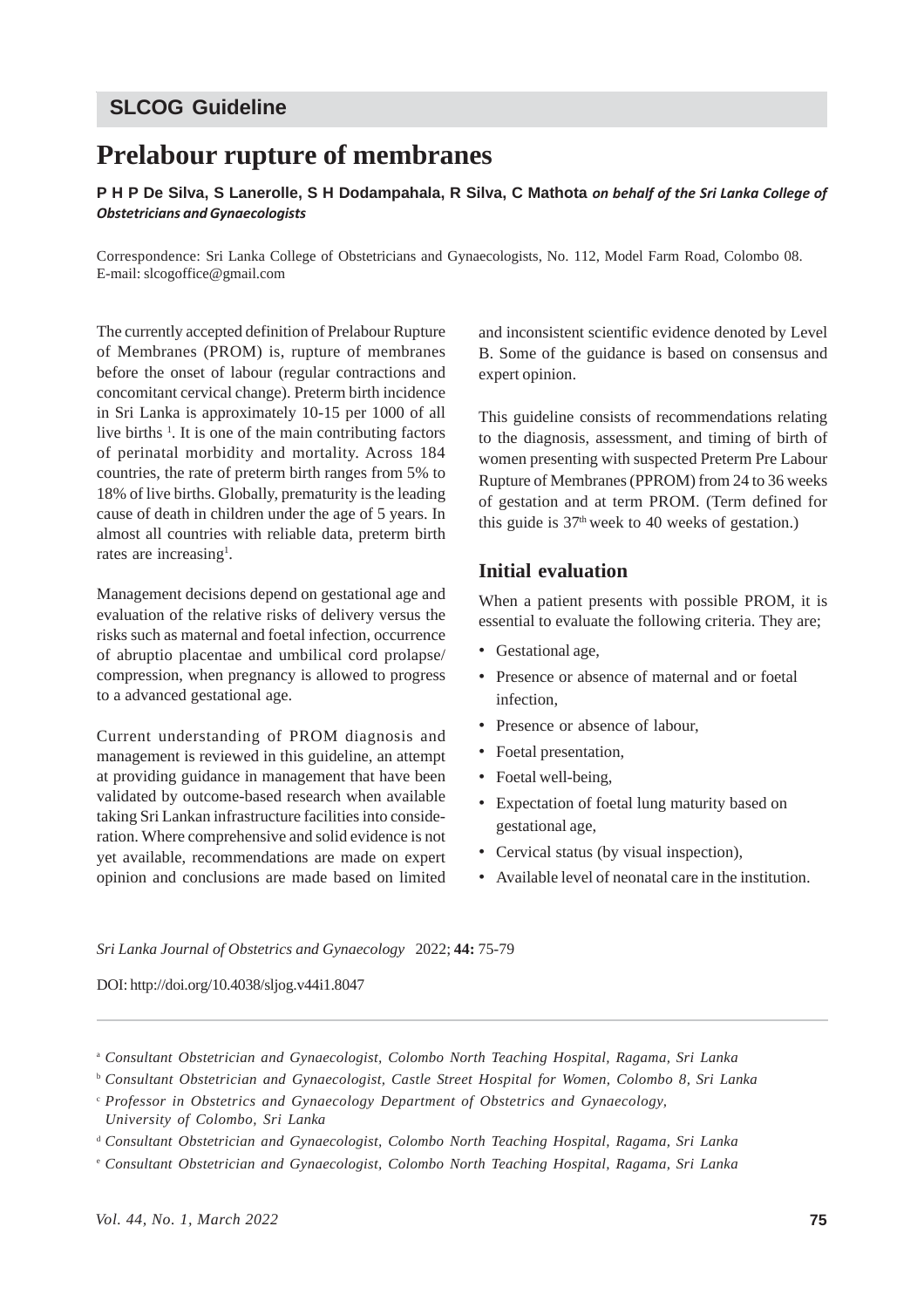Current guidance of Prelabour of Rupture of Membranes can be divided into two groups according to gestational age.

They are;

- Term Prelabour Rupture of Membranes,
- Preterm Prelabour Rupture of Membranes (PPROM)

### **Diagnosis of rupture of membranes in pregnancy**

Presentation with a history of vaginal leak of watery fluid is the most common presenting complaint. However, other than rupture of membranes, the symptom could be due to passage of urine, and candidiasis.

Inspection with a sterile speculum could offer strong evidence of leak of amniotic fluid if the amniotic fluid leak is continuing at the moment of examination. If the amniotic fluid has drained in full, speculum examination could give a false negative result.

Combining an ultrasound scan examination in such a clinical scenario would give a clue towards the status of existing amniotic fluid volume in relation to the period of gestation. The presence of a history of leak with no or minimal liquor is strongly suggestive of PROM. With minimal leak, ultrasound assessment would not give strong evidence for diagnosis.

In order to make a final diagnosis of the leaking fluid as amniotic fluid and not anything else, chemical testing would be necessary. Tests are available to detect specific characteristics and ingredients of the amniotic fluid. Historically, the litmus test has been used to test for alkalinity of the liquor fluid. But now this test is not used for diagnosis. At present consideration should be given for testing either Insulin Like Growth Factor Binding Protein 1 (IGFBP-1) or Placental Alpha MicroGlobulin (PAMG). Studies on these two biomarkers have shown high levels of reliability. (In the UK obtaining a vaginal swab for microbiological testing while undergoing diagnosis of PROM is done. But evidence to support such practice is poor.)

If the diagnosis of rupture of membranes is equivocal, it is recommended to keep the patient under observation for further 24 to 48 hours to observe for any new developments. However, if the clinical tools refute amniotic fluid leak, the patient could be discharged with the advice to return for management at any time with any new changes to the clinical picture.

Concomitant performing of tests to predict imminent establishment of labour by detecting foetal fibronectin or phosphorylated IGFBP-1 may be useful in management decisions.

In the case of diagnostic doubt, at the level 1 and 2 members of the team, consultant participation is advised to make the final decision regarding management.

#### **Clinical assessment of a confirmed case of PROM/PPROM**

Risks of PROM is about ascending infection leading to maternal and foetal infection.

To monitor such;

- Performing high vaginal swab for culture and STI,
- Monitoring maternal parameters such as pulse, blood pressure, temperature,
- Symptoms such as lower abdominal pain,
- Investigations such as white blood cell count and CRP level are recommended.

Monitoring foetus with cardiotocography would facilitate early detection of foetal infection.

Discrepancy of tests with each other and the clinical scenario will necessitate further observation and repetition of the tests.

It is a known fact that white blood cell count rises 24 hours following corticosteroid injections and would return to baseline about 72 hours following administration. According to literature, C-reactive protein has the highest sensitivity and specificity in predicting histological chorioamnionitis<sup>2</sup>.

Although outpatient management of PROM is done in countries with higher levels of health care delivery systems and communication, SLCOG does not advise anything other than in-ward patient care for PROM unless it is an exceptional case where the specialist is confident of the monitoring of the pregnant woman as an out-patient.

In addition to monitoring of the patient for infection, monitoring should be concomitantly done for foetal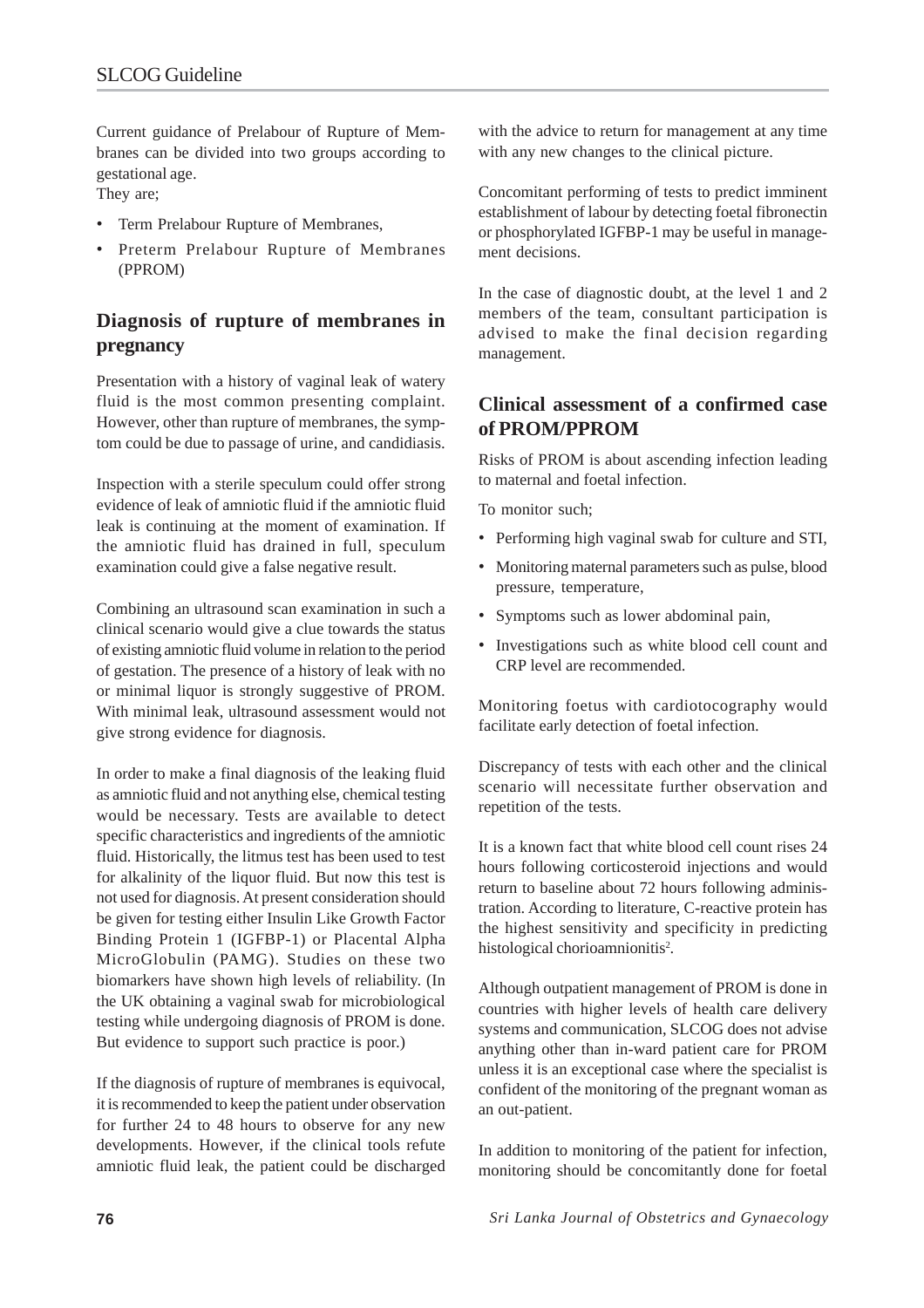well-being and growth using serial ultrasound scans and CTG testing. Intervals of repetitions of such should adapt to the clinical indicators especially when the period of gestation is early and the aim of allowing continuation of the pregnancy is contemplated until desired maturity is achieved (applicable to PPROM).

Clinical team should be aware of the need for monitoring of blood sugars in the case of women who needed corticosteroid administration. The effect of corticosteroids on blood sugars would last about 72 hours from the last dose of corticosteroids. However, once high blood sugars are identified, the patient should be cared for the rest of the pregnancy as a latent hyperglycemic and necessary dietary advice should be provided.

#### **Premature baby unit care**

One of the most important criteria of timing of delivery and management of a PPROM is the available level of neonatal care. The unit characteristics in the form of their past performance on successful care for low weight and premature neonates, availability of necessary equipment for neonatal care and medicine are very important indicators for management decisions.

If a decision for delivery (especially operative delivery) is made, senior clinical team member's discussion with the pregnant woman about the predicted disease-free survival chance for her baby on the given premature baby unit, should be recorded prior to action.

#### **Management of term pre-labour rupture of membranes**

After initial assessment for confirmation, high vaginal swab is recommended for culture and antibiotic sensitivity tests and for STI. In the case of women with a history of being positive for GBS it is recommended to start a course of penicillin or clindamycin.

Recommendation is to avoid digital cervical exam unless the delivery is expected shortly.

Although it is possible for expectant management SLCOG recommend to have active management for diagnosed term PROM. That is either initiating steps for induction of labour or delivery by cesarean within 24 hours of admission, for women who have no history of GBS or have unknown GBS status.

In women with positive GBS or are treated for GBS,

induction of labour or cesarean delivery should be done as soon as practically possible.

Induction of labour once decided, clinical assessment of cervix by digital examination should be carried out. Available options for induction depend on cervical favorability.

They are:

- 1. Oxytocin induction
- 2. Application of prostaglandin
- 3. Application of prostaglandin followed by oxytocin
- 4. Application of soft balloon catheter with closed communication port with concomitant prostaglandin followed by oxytocin however the increase risk of infection needs to be appreciated.

Once oxytocin is started, the patient should be monitored as any other labouring woman with maintenance of a partogram.

Appraisal of patient's condition by a senior team member four hours apart is recommended. High level of monitoring should be done for women in this group for early detection of maternal and foetal infection by monitoring wellbeing indicators. (Pulse, temperature, FHR, CTG etc.)

If the cervical factors for starting oxytocin are not favorable, with the consent of the mother, it is recommended to proceed for cesarean delivery without prevarication.

It is necessary sometimes to provide expectant management for some women who choose to avoid active management. Recommended criteria for such are:

- 1. Negative GBS status
- 2. No prior history of neonatal infection in previous pregnancies
- 3. Engaged head / fixed cephalic presentation
- 4. Clear liquor
- 5. Normal foetal assessment including CTG
- 6. Adequate staff and infrastructure

Routine antibiotic prophylaxis is recommended for women undergoing expectant management as it has shown to reduce maternal infection in these women<sup>2</sup>.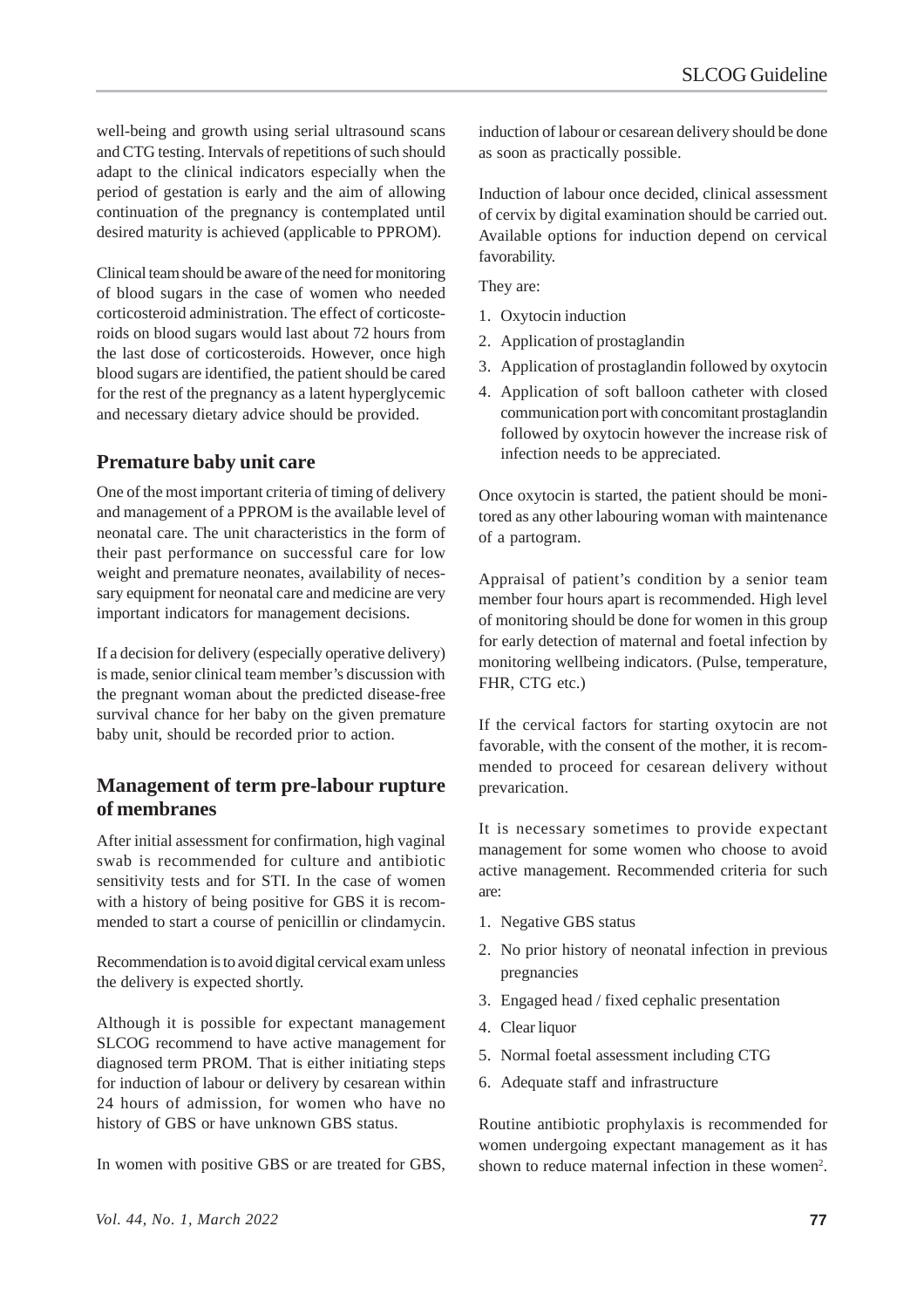However, SLCOG does not recommend continuation of expectant management beyond 48 hours for women with PROM at term.

#### **Management of preterm prelabour rupture of membranes**

Under this topic guideline focus on four subgroups in local settings.

- 1. Late preterm 35 weeks to 36 weeks +6 days
- 2. Preterm 32 weeks to 34 weeks +6 days
- 3. Early preterm 28 weeks 31weeks +6 days
- 4. Extreme preterm 27 weeks +6 days limits of viability (24 weeks)

This guideline will focus on the management of the first three categories of PPROM.

Management of extreme prematurity should be individualized, taking points mentioned below into consideration in the management of the first three categories by senior clinical team members working in a multidisciplinary care approach.

In the first category management of late preterm pregnancy with PPROM, the recommendations are not very different from the management of term PROM other than the emphasis on corticosteroid administration with accompanied monitoring giving sufficient time for the action of corticosteroids on lung maturity. That is for 24 hours from the last dose of corticosteroids administration. Here the emphasis on antibiotic coverage in the form of administration of erythromycin (250 mg 6 hourly for maximum 10 days) is more emphasized.

Furthermore, there could be an option of administering magnesium sulfate in recommended doses for neuroprotection as in the guidance on hypertensive disorders. In Cochrane review and another two metaanalysis3,4,5 neuro protection of the offspring has shown to reduce cerebral palsy and motor dysfunction when magnesium sulfate was used within 24 hours of the time of delivery. The benefit was greatest before 30 weeks of gestation. However, the recommendation of RCOG regarding administering magnesium sulfate is about the use of the drug when delivery is planned in the following 24 hours for the gestations up to 33 weeks  $+6$  days<sup>6,7,8</sup>.

Management of group 2 and 3, i.e. preterm PROM and early preterm PROM is aimed at deciding for a delivery time for the baby taking into consideration gestational maturity. For timing of the delivery, successes of the neonatal care by the premature baby unit serving for the pregnancy is vital. SLCOG recommends having statistics of at least 70% disease free survival of the neonate considering operative delivery against a 50% chance of disease-free survival when the delivery is aimed as a vaginal delivery.

However, the decisions of deviation from the recommendations are allowed for consideration of case specific indicators of the clinical scenario. Decision is to be taken by in-person meeting of the patient, patient's family, the obstetrician and the neonatologist with clear documentation of the reason for deviation. The guideline acknowledges the woman's right to a physical meeting of the lead obstetrician and the lead neonatologist when the decision of active delivery is taken, be it operative or otherwise, in the case of preterm delivery.

Administration of corticosteroids is recommended when the decision is made for delivery. Corticosteroids regime should be completed 24 hours before or within next 7 days of the completion of a course of corticosteroids in ideal circumstances. There are no firm evidence-based recommendations for repetition of corticosteroids in pregnancy aimed at lung maturity.

Expectant management for category 2 and 3 should be abandoned and appropriate delivery should be done at the outset of detection of any foetal or maternal infection.

#### **References**

- 1. WHO fact sheet on preterm birth; https:// www.who.int/news-room/fact-sheets/detail/ preterm-birth, accessed 10/02/2022
- 2. Cotton DB, Hill LM, Strassner HT, Platt LD, Ledger WJ. Use of amniocentesis in preterm gestation with ruptured membranes. Obstet Gynecol 1984; 63: 38-43.
- 3. Kurki T, Teramo K, Ylikorkala O, Paavonen J. C-reactive protein in preterm premature rupture of membranes. Arch Gynecol Obstet 1990; 247: 31-7.
- 4. Carrolll SG, Papaionnanou S, Ntumazah IL, Philpott-Howard J, Nicolaides KH. Lower genital